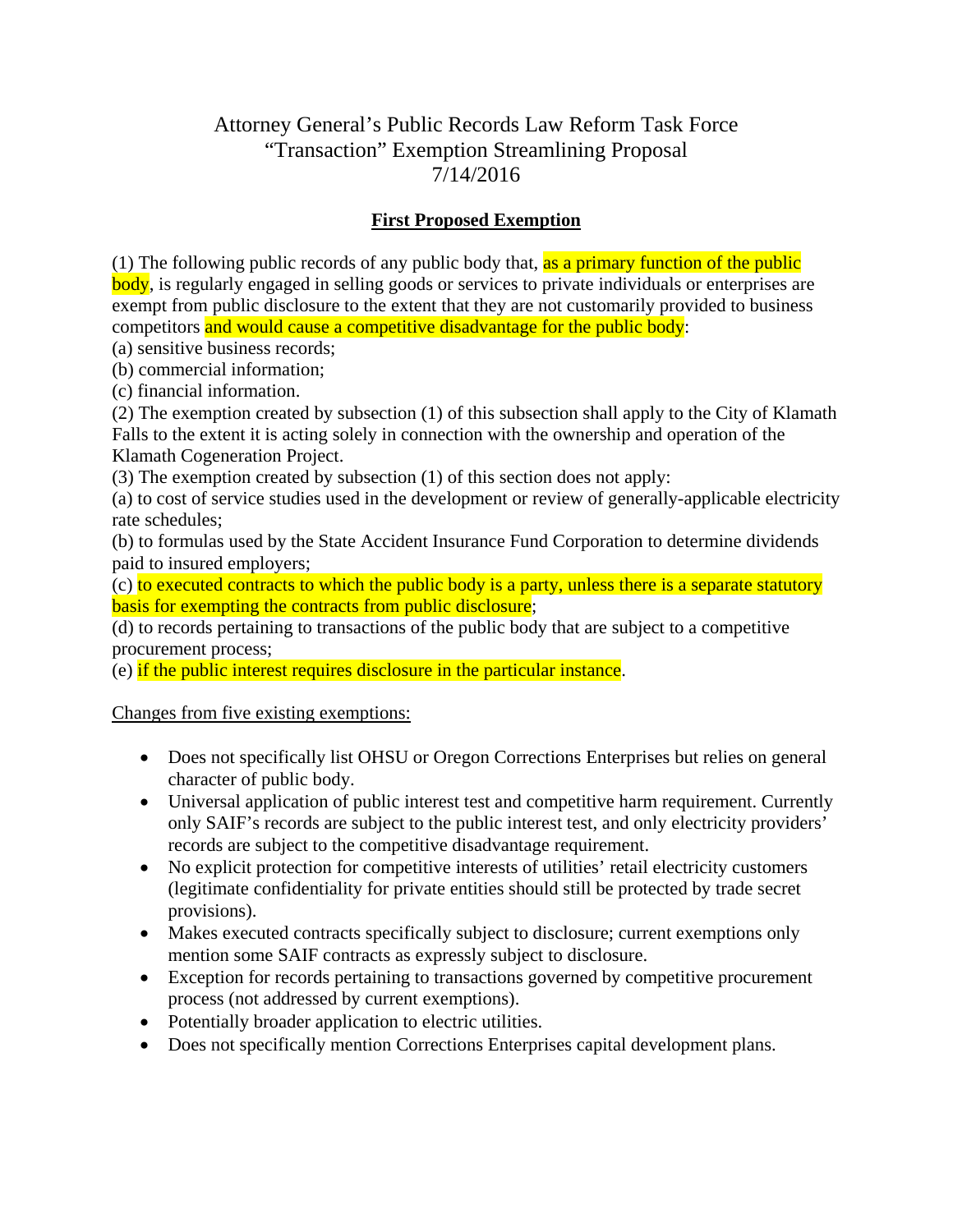#### Existing exemptions being combined:

192.501(34) Sensitive business records or financial or commercial information of the State Accident Insurance Fund Corporation that is not customarily provided to business competitors. This exemption does not: (a) Apply to the formulas for determining dividends to be paid to employers insured by the State Accident Insurance Fund Corporation; (b) Apply to contracts for advertising, public relations or lobbying services or to documents related to the formation of such contracts; (c) Apply to group insurance contracts or to documents relating to the formation of such contracts, except that employer account records shall remain exempt from disclosure as provided in ORS 192.502 (35); or (d) Provide the basis for opposing the discovery of documents in litigation pursuant to the applicable rules of civil procedure.

192.502(22) Sensitive business records or financial or commercial information of the Oregon Health and Science University that is not customarily provided to business competitors.

192.502(26) Sensitive business, commercial or financial information furnished to or developed by a public body engaged in the business of providing electricity or electricity services, if the information is directly related to a transaction described in ORS 261.348, or if the information is directly related to a bid, proposal or negotiations for the sale or purchase of electricity or electricity services, and disclosure of the information would cause a competitive disadvantage for the public body or its retail electricity customers. This subsection does not apply to cost-ofservice studies used in the development or review of generally applicable rate schedules.

192.502(27) Sensitive business, commercial or financial information furnished to or developed by the City of Klamath Falls, acting solely in connection with the ownership and operation of the Klamath Cogeneration Project, if the information is directly related to a transaction described in ORS 225.085 and disclosure of the information would cause a competitive disadvantage for the Klamath Cogeneration Project. This subsection does not apply to cost-of-service studies used in the development or review of generally applicable rate schedules.

192.502(30) Sensitive business records, capital development plans or financial or commercial information of Oregon Corrections Enterprises that is not customarily provided to business competitors.

### **Second Proposed Exemption (Alternative to Third)**

To protect the ability of public bodies to compete fairly in financial transactions, the following records are temporarily exempt from public disclosure:

(1) Writings prepared by or under the direction of faculty of public educational institutions, in connection with research, until publicly released, copyrighted or patented, unless the public interest requires earlier disclosure in the particular instance.

(2) Information relating to the appraisal of real estate prior to its acquisition or sale, until the transaction is completed, unless the public interest requires earlier disclosure in the particular instance.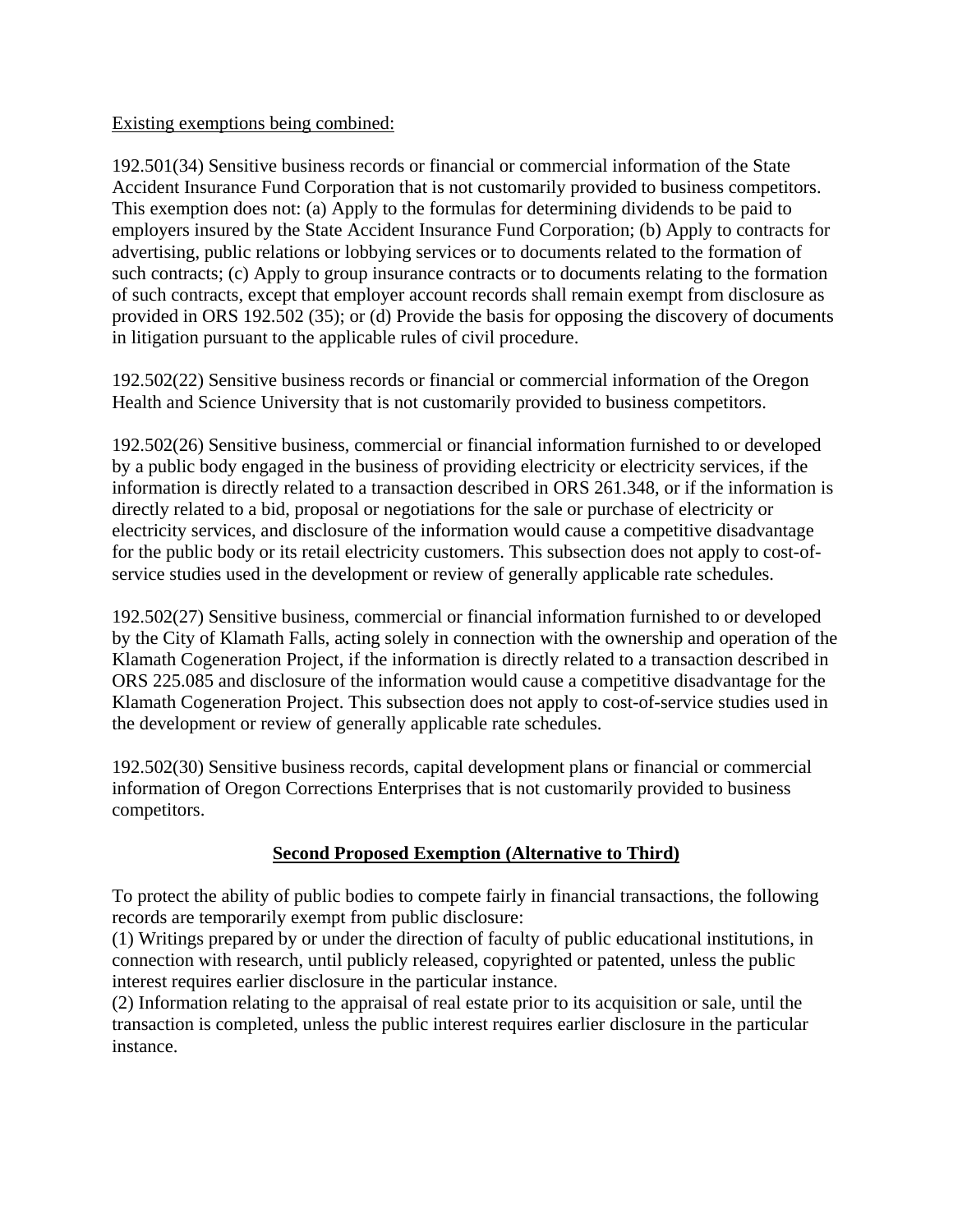(3) The monthly reports prepared and submitted under ORS 293.761 and 293.766 concerning the Public Employees Retirement Fund and the Industrial Accident Fund, for a period of up to 90 days after the end of the calendar quarter.

(4) Information related to a transportation project proposed under ORS 367.800 to 367.824, including but not limited to the project's design, management, financing and other details, until: (a) The department shares the information with a local government, metropolitan planning organization or area commission on transportation under ORS 367.804(3)(c); or (b) The department completes its evaluation of the proposed project and has selected the proposal for negotiation of an agreement.

(5) Records of or submitted to the State Treasurer, the Oregon Investment Council or the agents of the treasurer or the council relating to active or proposed publicly traded investments under ORS chapter 293, including but not limited to records regarding the acquisition, exchange or liquidation of the investments. For the purposes of this subsection: (a) The exemption does not apply to: (A) Information in investment records solely related to the amount paid directly into an investment by, or returned from the investment directly to, the treasurer or council; or (B) The identity of the entity to which the amount was paid directly or from which the amount was received directly. (b) An investment in a publicly traded investment is no longer active when acquisition, exchange or liquidation of the investment has been concluded.

Changes from five existing exemptions:

• No substantive changes.

Existing exemptions being combined:

192.501 (6) Information relating to the appraisal of real estate prior to its acquisition.

192.501(14) Writings prepared by or under the direction of faculty of public educational institutions, in connection with research, until publicly released, copyrighted or patented.

192.502(13) Records of or submitted to the State Treasurer, the Oregon Investment Council or the agents of the treasurer or the council relating to active or proposed publicly traded investments under ORS chapter 293, including but not limited to records regarding the acquisition, exchange or liquidation of the investments. For the purposes of this subsection: (a) The exemption does not apply to:

(A) Information in investment records solely related to the amount paid directly into an investment by, or returned from the investment directly to, the treasurer or council; or (B) The identity of the entity to which the amount was paid directly or from which the amount was received directly.

(b) An investment in a publicly traded investment is no longer active when acquisition, exchange or liquidation of the investment has been concluded.

192.502(15) The monthly reports prepared and submitted under ORS 293.761 and 293.766 concerning the Public Employees Retirement Fund and the Industrial Accident Fund may be uniformly treated as exempt from disclosure for a period of up to 90 days after the end of the calendar quarter.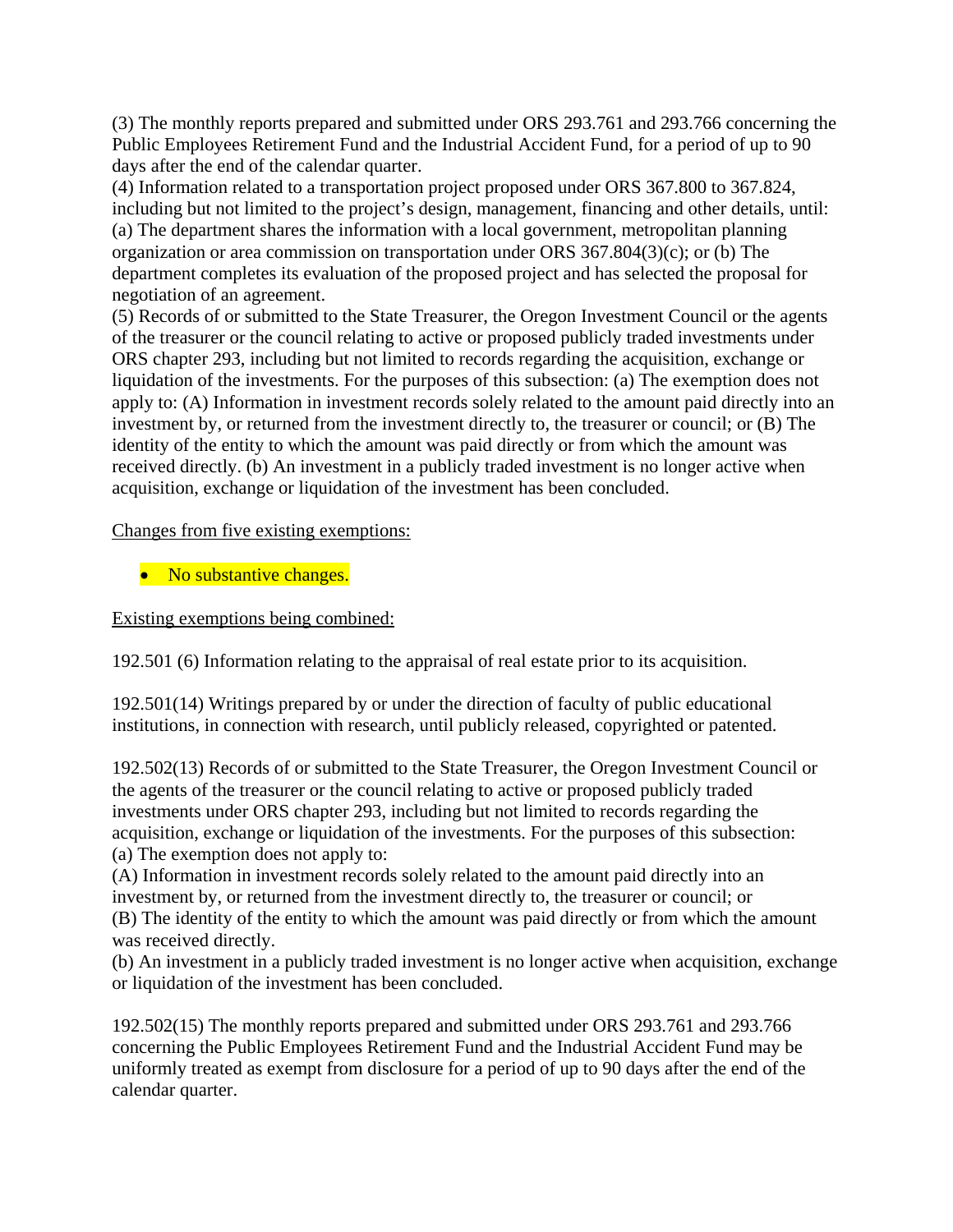367.804(5) Except as provided in subsection (6) of this section:

(a) Information related to a transportation project proposed under ORS 367.800 to 367.824, including but not limited to the project's design, management, financing and other details, is exempt from disclosure under ORS 192.410 to 192.505 until:

(A) The department shares the information with a local government, metropolitan planning organization or area commission on transportation under subsection (3)(a)(C) of this section; or (B) The department completes its evaluation of the proposed project and has selected the proposal for negotiation of an agreement.

(b) After the department has either shared the information described in paragraph (a) of this subsection with a local government, metropolitan planning organization or area commission on transportation, or has completed its evaluation of the proposed project, the information is subject to disclosure under ORS 192.410 to 192.505.

## **Third Proposed Exemption (Alternative to Second)**

(1) Writings prepared by or under the direction of faculty of public educational institutions, in connection with research, until publicly released, copyrighted or patented.

(2) Records of or submitted to a public body pertaining to active or proposed publicly traded investments that the public body is authorized to make, including but not limited to records regarding the acquisition, exchange or liquidation of the investments. For the purposes of this subsection:

(a) The exemption does not apply to:

(A) The amount paid directly into an investment by, or returned from the investment directly to, the public body; or

(B) The identity of the entity to which the amount was paid directly or from which the amount was received directly.

(b) An investment in a publicly traded investment is no longer active when acquisition, exchange or liquidation of the investment has been concluded or abandoned.

(3) (a) Information pertaining to a proposed capital project or acquisition of a public body, to the extent that disclosure of the information:

(A) Is likely to increase the cost of the proposed project to the public body;

(B) Is not otherwise required by law; and

(C) Has not been made to any individual other than employees of the public body or employees of other public bodies that are also involved in the project

(b) For purposes of this subsection, "capital project or acquisition" means the acquisition, maintenance or improvement of real property, structures, and roads.

### Changes from five existing exemptions:

- Exemptions related to investments made available to entities other than the Treasury, PERF and the Industrial Accident fund.
- Exemptions for highway projects and real estate appraisals combined into a broader exemption for capital projects and acquisitions.

Existing exemptions being combined: